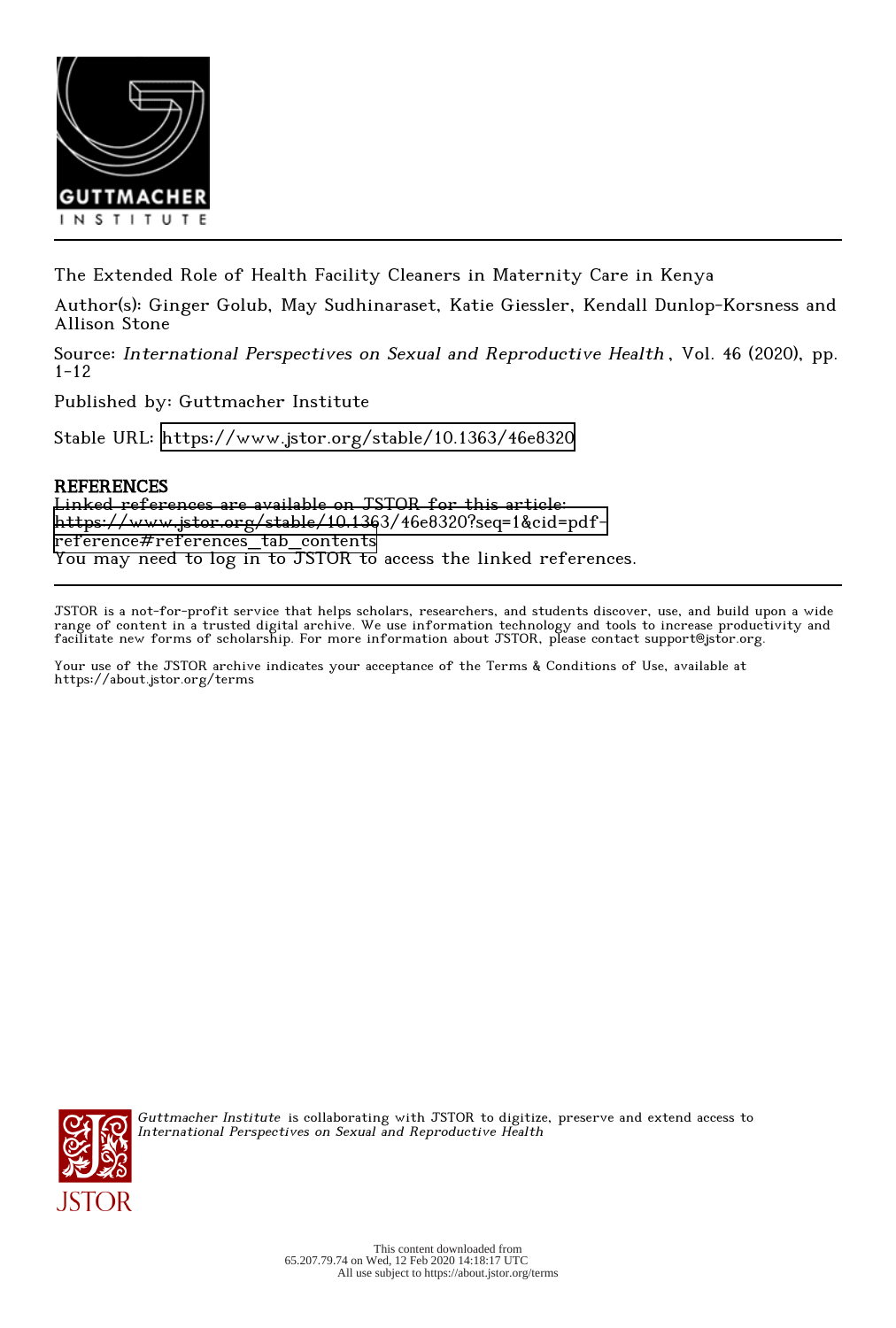# **The Extended Role of Health Facility Cleaners in Maternity Care in Kenya**

*CONTEXT: A growing body of evidence indicates that nonclinical health care facility staff provide support beyond their traditional roles, particularly in low- and middle-income countries. It is important to examine the role of health facility cleaners in Kenya—from their perspective—to better understand their actual and perceived responsibilities in maternity care.*

*METHODS: In-depth, face-to-face interviews using a semistructured guide were conducted with 14 cleaners working at three public health facilities in Nairobi and Kiambu Counties, Kenya, in August and September 2016. Results were coded and categorized using a thematic content analysis approach.*

*RESULTS: Cleaners reported performing a range of services beyond typical maintenance responsibilities, including providing emotional, informational and instrumental support to maternity patients. They described feeling disrespected when patients were untidy or experienced bleeding; however, such examples revealed cleaners' need*  to better understand labor and childbirth processes. Cleaners also indicated a desire for training on interpersonal *skills to improve their interactions with patients.*

*CONCLUSION: Cleaners' direct involvement in maternity patients' care is an alarming symptom of overburdened health facilities, insufficient staffing and inadequate training. This key yet overlooked cadre of health care staff deserves appropriate support and further research to understand and alleviate health system shortcomings, and to improve the quality of maternity health care provision.*

*International Perspectives on Sexual and Reproductive Health, 2020, 46:1–7, doi: https://doi.org/10.1363/46e8320*

Typically, cleaners maintain hygiene in a health care facility by sweeping, mopping, dusting, wiping surfaces, changing bed sheets, doing laundry and disposing of trash. A growing body of evidence indicates that, beyond these standard duties, cleaners and other nonclinical staff members in low- and middle-income countries provide services directly to maternity patients.<sup>1,2</sup> Often, these services take the form of emotional, informational and instrumental support.3 Emotional support of maternity patients can include providing comfort before, during or after delivery through empathetic words or touch. Informational support can involve offering advice regarding labor, delivery or postpartum processes or information about the health care facility. Instrumental support can comprise help with tangible needs, such as obtaining food and other items for the patient, cooking and running errands.

However, more overt cleaner involvement in patient care has been documented. A study in India found that untrained support staff, including cleaners, administer IVs, sterilize instruments and pass instruments to nursemidwives during delivery.<sup>1</sup> Research from The Gambia and Malawi revealed support staff bathing, feeding and escorting women within maternity facilities.<sup>2</sup> Also in Malawi, cleaners and other untrained support staff were documented performing deliveries when midwives were not available. A study in South Africa showed that nonmedical personnel, including cleaners, were often involved

in patient visits, at times transcribing visit notes.<sup>4</sup> And in urban Kenya, women reported opting to give birth at home, avoiding health care centers altogether, because such support staff as cleaners were providing care instead of clinical staff.<sup>5</sup> Avoidance of health care facilities can directly affect health outcomes: More than half of Kenya's births occur at home or without the help of a skilled birth attendant, which contributes to the high national maternal mortality rate of 488 deaths per 100,000 live births.<sup>6</sup>

Support staff participation in patient care is often attributed to understaffing, with overburdened clinical staff in resource-limited, high-volume settings at times being unable to care for all patients.2,7–9 Understaffing is associated with poor-quality care and insufficient patient-provider time,<sup>7,9,10</sup> which has been documented in Kenya.<sup>6</sup> Yet limited research exists describing the extent to which cleaners are involved in the provision of maternity services within the country's health care facilities, specifically from the cleaner perspective. This qualitative study aims to explore cleaners' extended role—from their viewpoint—to better understand their actual and perceived responsibilities in maternity care in Kenya. In particular, we describe their emotional, informational and instrumental functions. We identify ways to better support cleaners in an effort to improve provision of high-quality maternity care at the facility level, given systemic constraints. Finally, we suggest recommendations for future research.

*By Ginger Golub, May Sudhinaraset, Katie Giessler, Kendall Dunlop-Korsness and Allison Stone*

*Ginger Golub is senior research and business development manager, and Allison Stone is deputy country director—both with Innovations for Poverty Action, Nairobi, Kenya. May Sudhinaraset is assistant professor, University of California, Los Angeles Fielding School of Public Health, Los Angeles, CA, USA. Katie Giessler is senior research analyst, University of California, San Francisco Institute for Global Health Sciences, San Francisco, CA, USA. Kendall Dunlop-Korsness is senior engagement specialist, American Red Cross, Los Angeles, CA, USA.*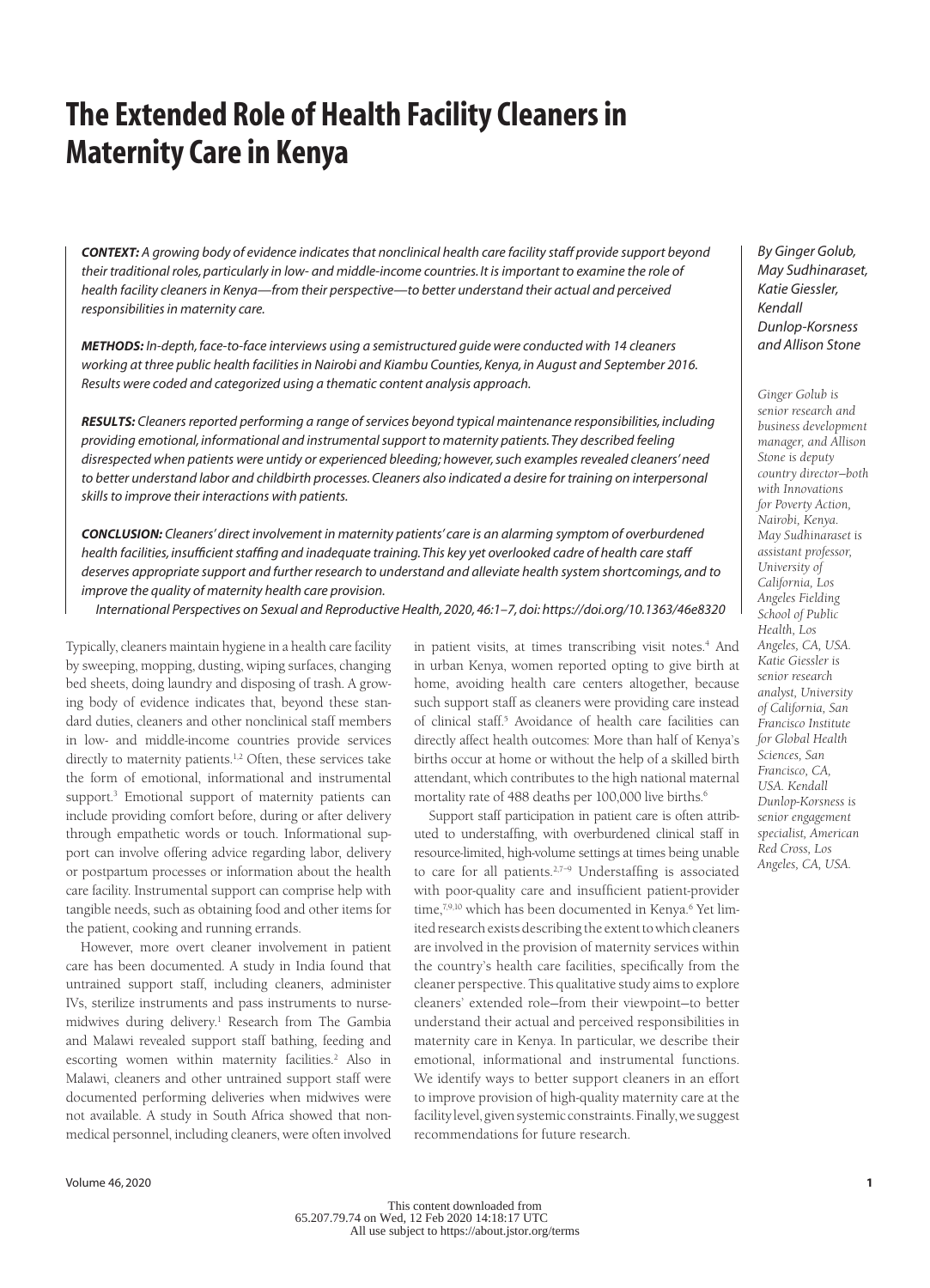# **METHODS**

#### **Study Design and Procedures**

Study activities took place in August and September 2016 at two hospitals and one health center—all government-run facilities—in Nairobi and Kiambu Counties. These facilities were recommended by reproductive health coordinators from the respective county governments, and selected because they offered delivery and family planning services, had never participated in quality-improvement activities focused on person-centered care and reported more than 60 deliveries per month. Our study is part of a larger quality-improvement project examining how to enhance person-centered care in reproductive health services in these two urban and peri-urban counties; data presented here were collected prior to implementation of any intervention activities.

In collaboration with each facility's administration, our research team approached staff members across three health provider cadres considered to have most interactions with patients: doctors and nurses, pharmacists and laboratory technicians, and cleaners. Purposive sampling ensured that the study sample included a variety of staff across cadres. We described the study to 48 staff members and asked if they were interested in participating; all agreed. Prior to conducting in-depth, one-on-one interviews, we obtained written informed consent from the facility administrator and all 48 respondents—of whom, 14 were cleaners, the focus of this analysis.

The semistructured interview guide was developed by our research team and informed by cognitive interviews piloted among 10 maternity patients at two of the three study facilities, and then among four providers from control facilities in the larger project, to ensure culturally appropriate phrasing and comprehension, as well as interview length and flow. Question topics for all providers included typical roles and responsibilities; types of interactions with maternity patients; examples of person-centered care at the facility, including their definition of patient respect and views on the importance of respecting patients; privacy and confidentiality; communication; cleanliness; and challenges to providing high-quality interpersonal care. Questions were also asked about the presence and acceptability of verbal or physical abuse and bribery, how to improve care quality, and gaps in knowledge and training. Queries about abuse were potentially prone to social desirability bias, which may result in respondents overreporting favorable behaviors or activities and underreporting those that are less favorable.11 To minimize the possibility of such bias, we phrased sensitive questions in a nonaccusatory manner. For example, questions about respondents witnessing such behaviors as yelling at or hitting patients began with the statement, "Sometimes women are abused.…" This approach was designed to enable the interviewer to probe on sensitive topics while avoiding direct statements possibly indicating that a facility or provider was responsible for abuse of maternity patients.

Two female interviewers from the study team who were experienced with qualitative methodologies and trained on how to use the interview guide conducted interviews in English, Kiswahili or a mixture of the two, based on respondent preference. At the start of each interview, and reiterated throughout, interviewers ensured that respondents understood the anonymity and confidentiality of any information they disclosed—specifically that nothing they said would be shared with their supervisors or affect their performance evaluations. Because of the sensitive nature of the questions, each interview took place in a private setting, such as an unused room in the facility or an area on the facility grounds away from pedestrian traffic. All interviews lasted 30–60 minutes. Audio was recorded, with respondent consent, and transcribed verbatim by an external transcription firm, which translated Kiswahili recordings to English text during transcription. Respondents received mobile phone credit worth approximately \$1.50 as compensation.

The study obtained ethical approval from Kenya Medical Research Institute's Scientific and Ethics Review Unit, and the University of California, San Francisco's Institutional Review Board.

## **Analysis**

Our team analyzed data using a thematic content analysis approach, which categorizes data from transcripts into patterns that are then interpreted into broad thematic categories. Questions from the interview guide provided initial themes through an inductive process of reading the transcript, coding and recoding for patterns. This method allowed for themes to emerge from the content of the transcripts, which is especially important for an underresearched topic. Three authors independently examined and coded the same initial transcript to develop the code book and check for intercoder variability. Each coding disagreement was discussed in detail; the study team revised code definitions using consensus to ensure a standardized understanding of each code and to minimize future discrepancies. We reviewed each transcript several times and organized key themes into categories of codes, coding and managing data using ATLAS.ti 7.

#### **RESULTS**

#### **Participant Characteristics**

Of the 14 cleaning staff members interviewed, all were females aged 21–59 (median age, 35). Nine worked at facilities in Kiambu County and five in Nairobi County. Cleaners had worked at their facility anywhere from four months to 17 years (median, three years) and reported working a median of 52 hours per week. Ten had not completed secondary school, three had finished secondary school and one had completed an associate's program.

## **Cleaners' Extended Roles**

All cleaners described frequent communication and interaction with maternity patients; interviews revealed that cleaners spend a great deal of time in their presence.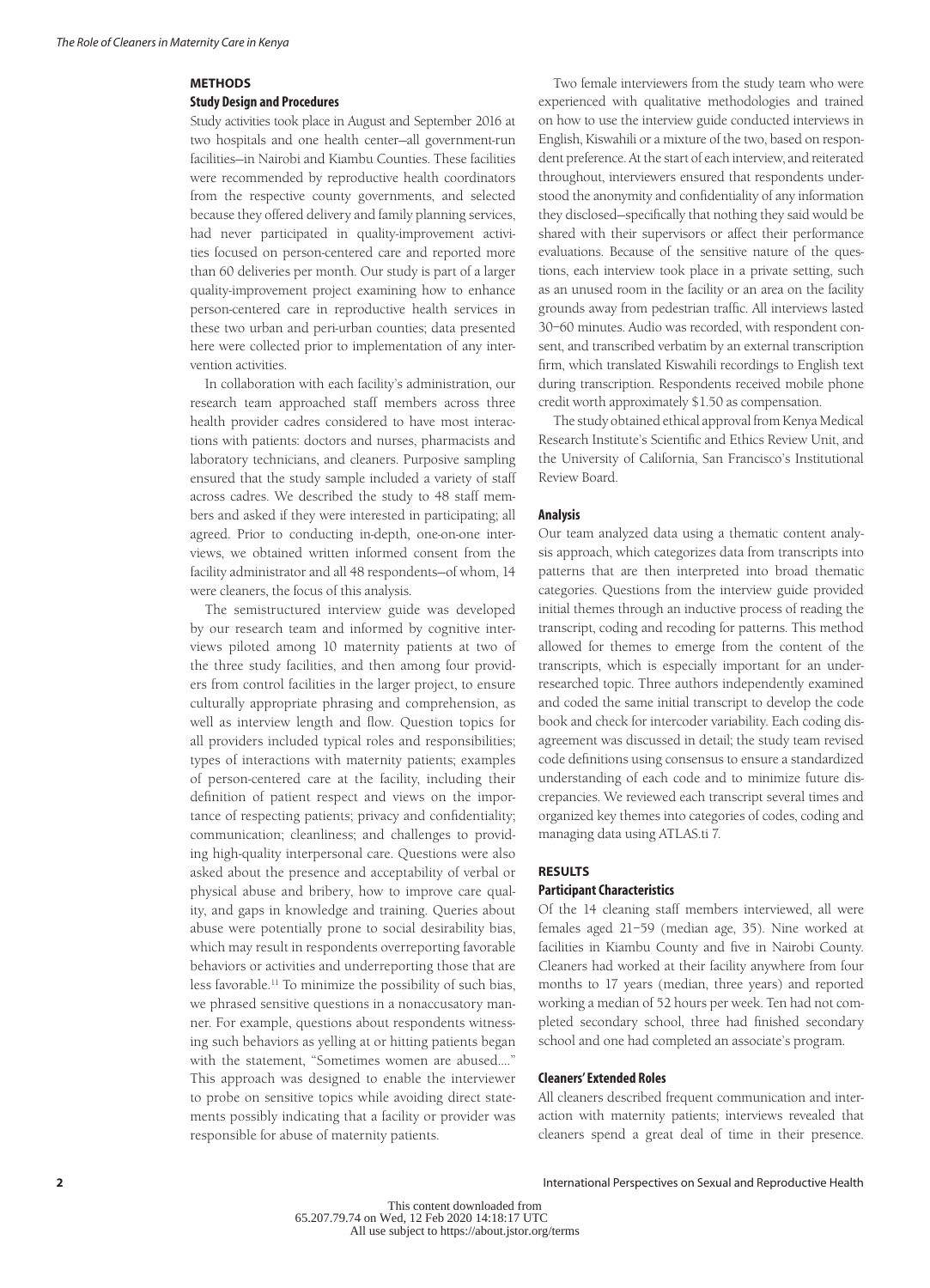One 33-year-old respondent from Kiambu County said, "You know we are the ones who spend the most time with those patients." Another cleaner explained her considerable involvement with maternity patients:

"Most of the time, you are there with her. When you go to clean, you clean where they are. When you go to serve them, you serve them and you must talk to them." *—24 years old, Kiambu County*

Frequent interaction with these women is corroborated by the additional duties cleaners said were part of their daily role. Beyond their typical responsibilities, all cleaners described active involvement in maternity care, including providing emotional, informational and instrumental support to women—and in some cases instrumental support to clinical staff—during labor, delivery and postpartum recovery.

•*Provision of emotional support.* Most cleaners noted direct interactions with maternity patients, such as calming and coaching those who were in labor or delivering, and comforting postpartum women both verbally and physically. Nearly all explained that they console women in labor to help them cope with pain and ensure that they understand that the discomfort is normal and temporary:

"Some even say, 'I'm dying' or something. You just have to tell them, 'It's not death, it just comes for a span. The pain will come for now, and from maybe tomorrow morning, I'll find you with a kid.'"*—23 years old, Kiambu County*

Several other cleaners described similar interactions in which they offered reassurance and encouragement, thereby normalizing a woman's labor experience. One explained her approach:

"Now, what I do is to encourage them, telling them, 'Now, don't be worried, don't panic—it's normal.' I tell them, 'Now, the way your mother gave birth to you, you have to experience the same; I too have gone through the same. So everything goes with plan, so just relax—when the time comes for the baby, it will come.'"—*44 years old, Kiambu County*

Some cleaners also noted involvement at the postpartum stage, including when they sympathize and interact with women who deliver a stillborn baby. For example, one cleaner said:

"You try talking to her and you explain to her the way God will help her, and she will just get another child. Therefore, she should not worry. Human beings go through a lot."—*41 years old, Kiambu County*

Besides consoling women with words, many cleaners mentioned providing physical comfort. One described pausing her cleaning duties to soothe a woman in labor:

"When the pain becomes unbearable, some get ahold of your hand when you are passing by. 'Come and rub my back.' And you just have to do it. Because when someone is pregnant, it's not easy. You rub her for a short while, then you leave back to your job."—*23 years old, Kiambu County* •*Provision of informational support.* Cleaners revealed that maternity patients ask them general questions about the facility, request assistance in getting a nurse's attention or

seek their advice on newborn care—mostly about breastfeeding. One 33-year-old cleaner from Kiambu County explained that women giving birth for the first time do not know how to breast-feed or what to do when an infant vomits. Another described how she sometimes provides breast-feeding coaching for new mothers:

"If she says she doesn't know how to breast-feed, you help her sit properly on the bed and then you show her how she will breast-feed, because we all know they are taught here."—*59 years old, Nairobi County*

Several cleaners perceived their provision of informational support—inclusive of providing information on postpartum care for both mother and baby—as a job obligation. One 45-year-old cleaner from Nairobi County called it "our duty" for cleaners to explain to patients that infants needed tuberculosis immunization, saying, "So it is our mandate to advise them on the immunization that the baby is supposed to be given right from birth."

•*Provision of instrumental support.* Several cleaners noted that they willingly run errands for maternity patients who need medicine, food, personal effects or other items from outside the facility. One cleaner explained how "she might ask you to get her something from the shop, and you will do that. Whatever she wants, she will inform me and I will get it for her." Another described how she ensures that women are properly nourished for labor and delivery:

"Sometimes she says she doesn't want to eat. So I stand there to tell her to eat, 'Because if you don't eat, where will you get the energy to push the baby? It's good you eat.'" —*59 years old, Nairobi County*

Respondents frequently mentioned performing tasks often associated with reception, clerical or other facility roles. For example, cleaners described giving facility tours to families and helping them locate a patient's bed, discussing with patients the length of their stay and care costs, and escorting women to the toilet or to other departments. Importantly, some cleaners highlighted how their instrumental support sometimes extends to the clinical realm. Although support staff—given their lack of training—are not formally sanctioned to provide clinical support to patients, some cleaners reported that nurses at times ask them to help during delivery. For example, a 59-year-old cleaner from Nairobi County said that she dispenses drugs to patients and assists at the behest of nurses who may be working alone. Another indicated how she provides clinical staff with instruments and supplies required for delivery, with these activities prioritized over her cleaning duties:

"Sometimes when we are done with either the washing, or not, we are called to assist. When they are busy, they'll call us to assist. When they ask for an instrument, you pass it to them. Because there are some tasks they cannot perform on their own. Because when she is helping deliver a baby, she is supposed to have everything with her, right? When she runs out of anything, she cannot touch items with bloody hands, see? So she has to call me for help." —*47 years old, Nairobi County*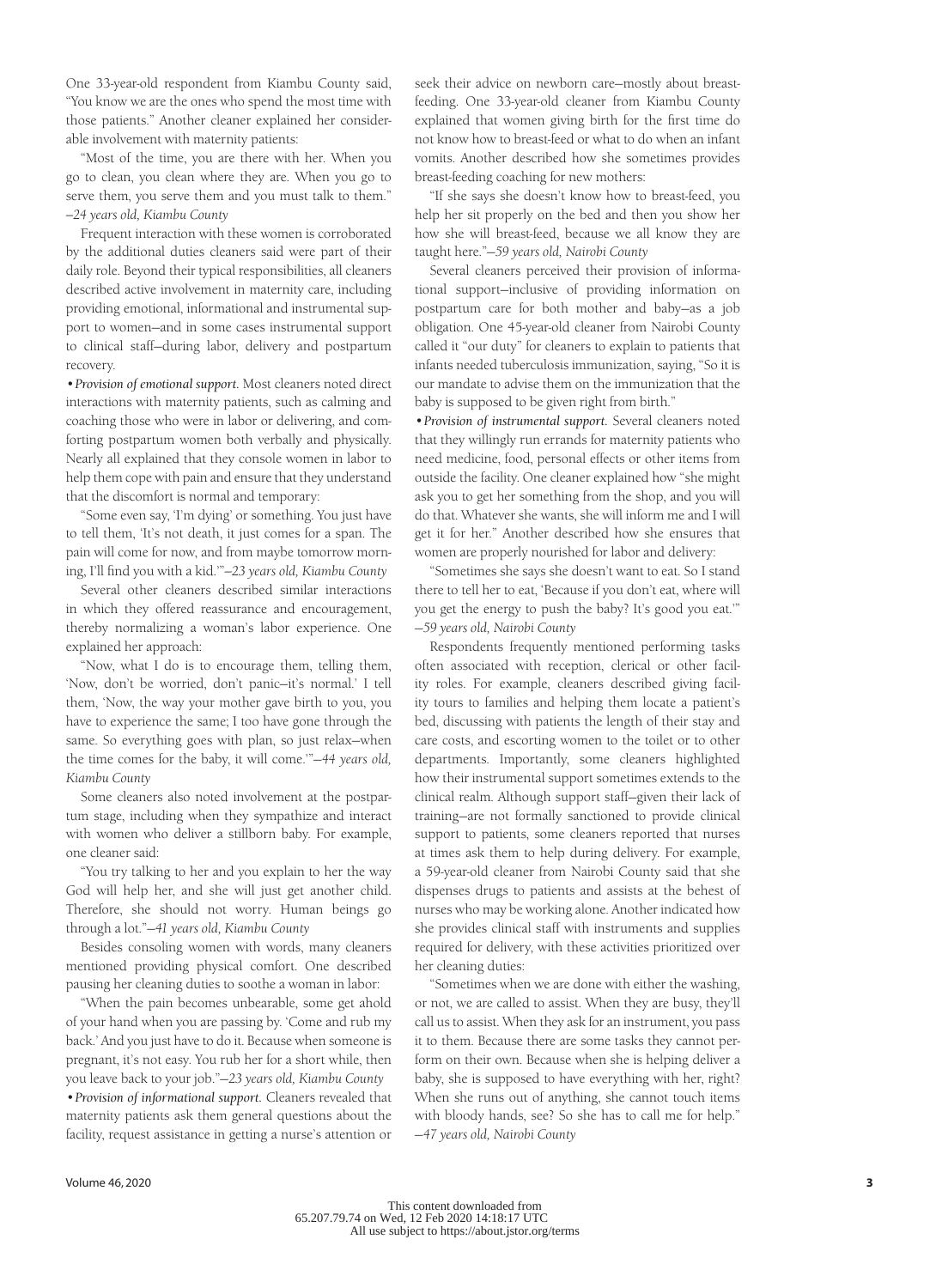# **Perceived Need and Desire for Training**

Despite performing duties beyond typical cleaning responsibilities, cleaners did not express a desire to eliminate or even reduce these tasks; rather, nearly all wanted to be better trained to perform these duties well and expressed interest in opportunities for professional development, though the desired training varied. Several respondents wanted to be better versed in clinical skills to help in emergencies. Others indicated that the main challenge was effective communication. For example, a 23-year-old cleaner from Kiambu County said, "If only the patients would understand you, it will be better." Most admitted that their lack of knowledge of effective communication techniques contributes to this gap; a 21-year-old cleaner from Kiambu County wondered, "Maybe the way I answer their questions isn't the right way." Others shared uncertainty about whether they interact with women effectively and appropriately. Several respondents specifically indicated that they would like training on how to manage anxious patients because, as one 38-year-old cleaner from Kiambu County noted, "[There are those] who come when they are angry, and so we should know how to handle them."

Desire for such training aside, both cleaners and patients may benefit from efforts to increase cleaners' knowledge and skills related to high-quality patient-provider interactions, as they are, in fact, performing these duties already. As one 47-year-old from Nairobi County noted: "Even though I am not learned, we still do it even without the trainings, right?" However, very few cleaners reported having received training on provider-patient interactions. One 35-year-old cleaner from Kiambu County, when asked about such training, replied, "Us, training! Have we really gone for a training, really?" This comment, interpreted as sardonic, suggests that the cleaner does not consider her status in the facility as important enough to warrant formalized training.

# **Perceptions of Respect and Disrespect**

When asked about the importance of respect, cleaners unanimously acknowledged that respecting maternity patients is very important and that respectful care is "their right"; one 21-year-old cleaner from Kiambu County specified that it is critical for patients "to be respected by the nurses, as well as we, the workers."

Many cleaners discussed the reciprocal nature of respect. A 59-year-old cleaner from Nairobi County said, "If you respect a patient, she will respect you back," and a 21-year-old from Kiambu County said that cleaners had a "right to be respected by patients." One cleaner described the need for mutual respect more overtly:

"They have to respect us so that they deliver in a clean place, and we must also respect them so that we continue working here. So respect is a must."—*38 years old, Nairobi County*

Despite these sentiments, cleaners frequently noted feeling disrespected. A 21-year-old cleaner from Kiambu County said, "There are some patients who, despite the

fact that we assist them, they still despise us. Some think we are only here because we have no other option…some hurl insults at you."

Several respondents used the word "despise" in relation to how patients view them. One 33-year-old cleaner from Kiambu County said, "The patient should first show respect to you. You know, they despise us cleaners. So when the patient looks down upon you, you find yourself reacting to that." Besides verbal abuse or perceived disdain, cleaners sometimes regarded general uncleanliness, such as maternity patients dirtying the floor or bed or spilling their tea, to be disrespectful behavior. Respondents believed that some patients were more careless or untidy, knowing that support staff who are responsible for facility hygiene would clean any mess. One 33-year-old cleaner from Kiambu County recalled feeling taken for granted by a patient who repeatedly defecated on the bathroom floor; she maintained that the woman did this deliberately because the facility staff would clean it.

Some cleaners considered unintentional acts—including leaking bodily fluids during labor and delivery—to be purposeful and disrespectful, and the inability to control bleeding to be deliberate. One 33-year-old cleaner from Kiambu County asked, rhetorically, "When you are washing and the woman is walking [after] she delivered and is still bleeding—isn't that disrespect?" Asked when it might be difficult to respect maternity patients, one cleaner described this scenario:

"Sometimes they are very stubborn. You clean a place, they again let their blood flow to the floor. You clean and tell them to place the cotton wool properly, but they still let their blood flow carelessly. So you find it very hard. You wonder if the patient is listening or not. Then there are those who are stubborn. After soiling their bed, they move to another patient's bed, any other bed that is clean. They soil that one too, then move to where they came, back to that bed that you had given them."—*34 years old, Nairobi County*

Such situations, cleaners noted, make it difficult to treat patients with respect. They admitted to leaving patients, giving them "the silent treatment" or even losing their temper with them. One cleaner described instances during which she initially comforted maternity patients but, because of perceived disrespect, verbally mistreated them:

"You know some behave so badly. I come and tell them, 'Now see, you have turned to be a girl,…the way you were there screaming. Now you are here. Be happy.'"—*35 years old, Kiambu County*

Other respondents acknowledged that, even if they are angry with patients, cleaners must continue to show respect and "can't talk back to them"—in part, according to a 38-year-old cleaner from Nairobi County, because "giving birth comes with some complication that makes people be stubborn." However, cleaners admitted that rude treatment, verbal abuse and perceived disrespect from women dirtying the facility affects their work and self-esteem, and contributes to an overall decrease in job satisfaction. One

International Perspectives on Sexual and Reproductive Health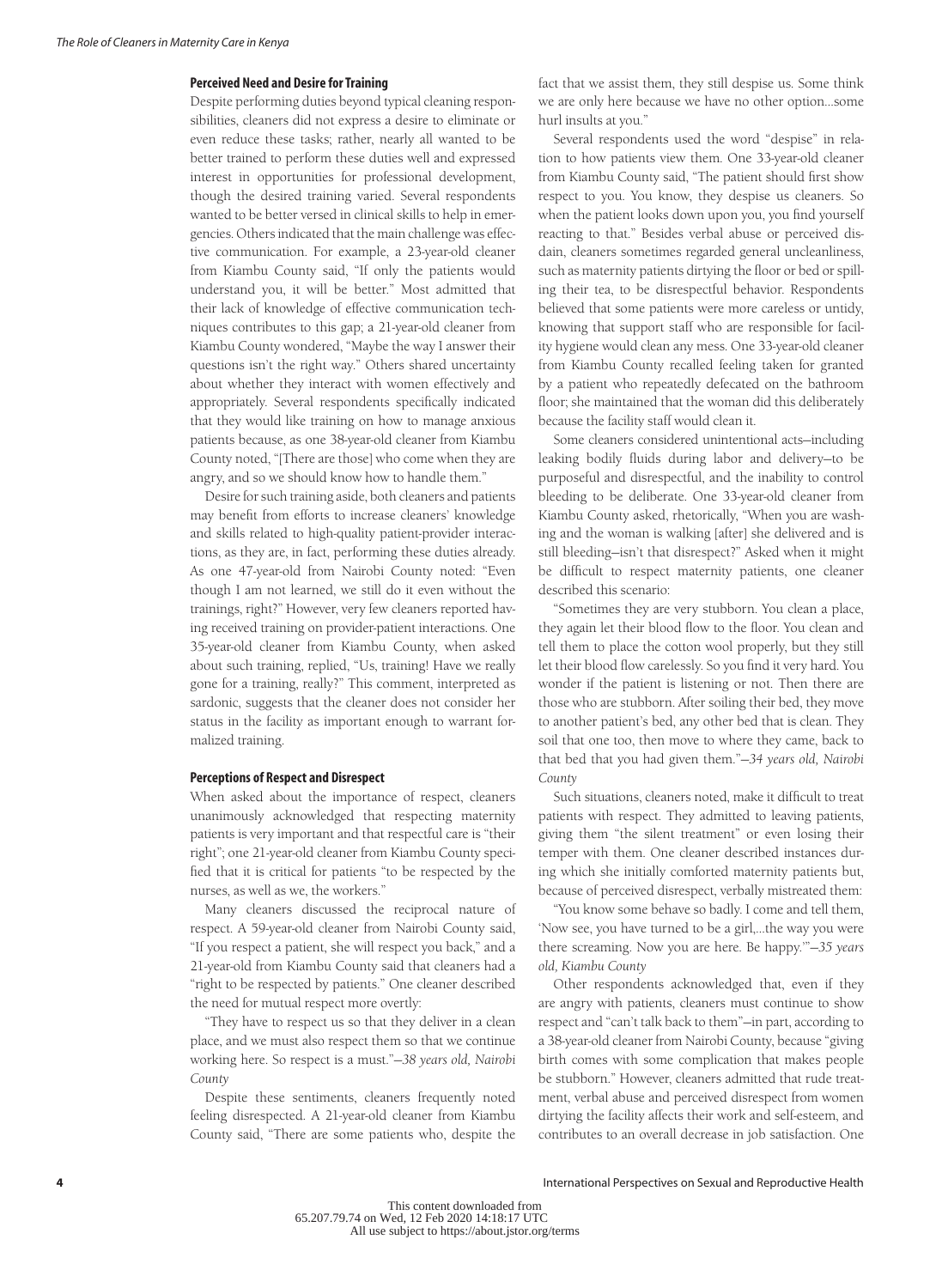33-year-old cleaner from Kiambu County conceded that, "when a patient insults you, it really hurts. You wonder why she is insulting you, yet you are doing your work."

#### **DISCUSSION**

To date, the global health community has not paid adequate attention to the role of health facility support staff in improving women's experiences of care. This study is one of the first to describe the key role of cleaners, revealing their extensive involvement in women's maternity care at public facilities in two counties in Kenya because of reported gaps in the country's health system, and uncovering opportunities to better support cleaners and the provision of high-quality care.

Our findings demonstrate that cleaners at these facilities provide emotional, informational and instrumental support to women during labor, delivery and postpartum recovery—often performing numerous critical services that fall far outside their official scope of work. These results highlight potential failures at multiple levels of the public health system. First, although cleaners did not report providing direct clinical care, such as performing deliveries or managing complications, it is alarming that support staff with no medical training are handing instruments to nurses during deliveries and dispensing medication in lieu of clinical staff. These findings suggest that providers may be working in high-volume, overburdened environments, which forces them to rely on support staff to provide instrumental care and prevents them from spending sufficient, meaningful time with each patient. A study conducted in 2016 in the same public health care facilities as our study confirmed reported shortages of trained nurses and doctors;<sup>12</sup> challenges included high patient volumes, inadequate infrastructure, and insufficient numbers and quality of staff. We hypothesize that such constraints greatly contributed to the extended role of cleaners in our study.

Second, it is unclear the extent to which cleaners are giving accurate, or possibly harmful, advice and information related to newborn care, immunizations and breastfeeding practices to maternity patients, or whether they are referring questions to trained providers. Cleaners do not have the appropriate training—whether formal or informal—necessary to provide quality informational support, yet they report often being required to do so. One cleaner even called it her "mandate" to share immunization information. In addition to ensuring that the appropriate staff manage information-sharing tasks, facilities may find that cleaners benefit from efforts to increase their knowledge and skills related to high-quality patientprovider interactions, as they are already interacting closely with patients.

Third, the emotional support cleaners provide to patients emphasizes the need for dedicated support persons whether they be a family member, friend or trained professional, such as a doula—to accompany women during labor and delivery. A 2017 study emphasized the importance of

a support person in influencing health outcomes, such as the increased likelihood of patient satisfaction, decreased instrumental interventions and lower rates of cesarean delivery.9 However, Afulani and colleagues found that having a support person from outside the health facility is a challenge in Kenya, where the limited use of curtains to separate beds would result in privacy concerns and the norm in public facilities is to not have anyone except providers present during childbirth.13 In this context, facilitybased support persons or doulas could be more feasible and acceptable. Overall, our study highlights the need for staffing reforms and accountability across multiple players—from governmental health officials to providers and midwives—to ensure high-quality, respectful health care for maternity patients.

Our findings illustrate how cleaners are an integral cadre of staff in relation to providing such care, though their efforts are often overlooked or even belittled. The cleaners in our study unanimously acknowledged the importance of respecting patients and asserted that they deserved respect from patients. Yet some respondents noted feeling that patients speak and act disrespectfully because they "despise" and look down on cleaners. Some cleaners perceived messes caused during and after delivery especially those that created additional work—as a form of disrespect. Statements that maternity patients should better manage their blood flow during and after delivery suggest that certain cleaners may have unrealistic expectations about women's ability to maintain cleanliness expectations that may arise from a lack of education concerning biological processes. Cleaners may benefit from receiving trainings on the process of childbirth to clarify these expectations. In the context of the health facility, these frustrations could stem from cleaners' feeling overworked from long hours and few days off. Cleaners described losing their patience or getting angry when they experienced perceived disrespectful treatment, leading cleaners to ignore patients, potentially neglecting their needs, or verbally mistreat them.

These findings suggest several interventions to better support cleaners as well as health care delivery within facilities, and they inform recommendations for future research. First, facility leadership, including managers and doctors, should recognize the extended role that cleaners currently play, and then be trained on the appropriate roles and responsibilities of cleaners. Managers should schedule sufficient staff to both decrease cleaner workloads and ensure that they do not feel required to play other roles; in particular, the facility should provide a trained support person or encourage maternity patients to bring a support person who can be present during and after labor, if desired and feasible.<sup>1</sup> Should cleaners be asked clinical questions, facilities should establish well-defined protocols and outline appropriate communication channels between patients and providers. Importantly, cleaners need a clear understanding of what types of informational support they can appropriately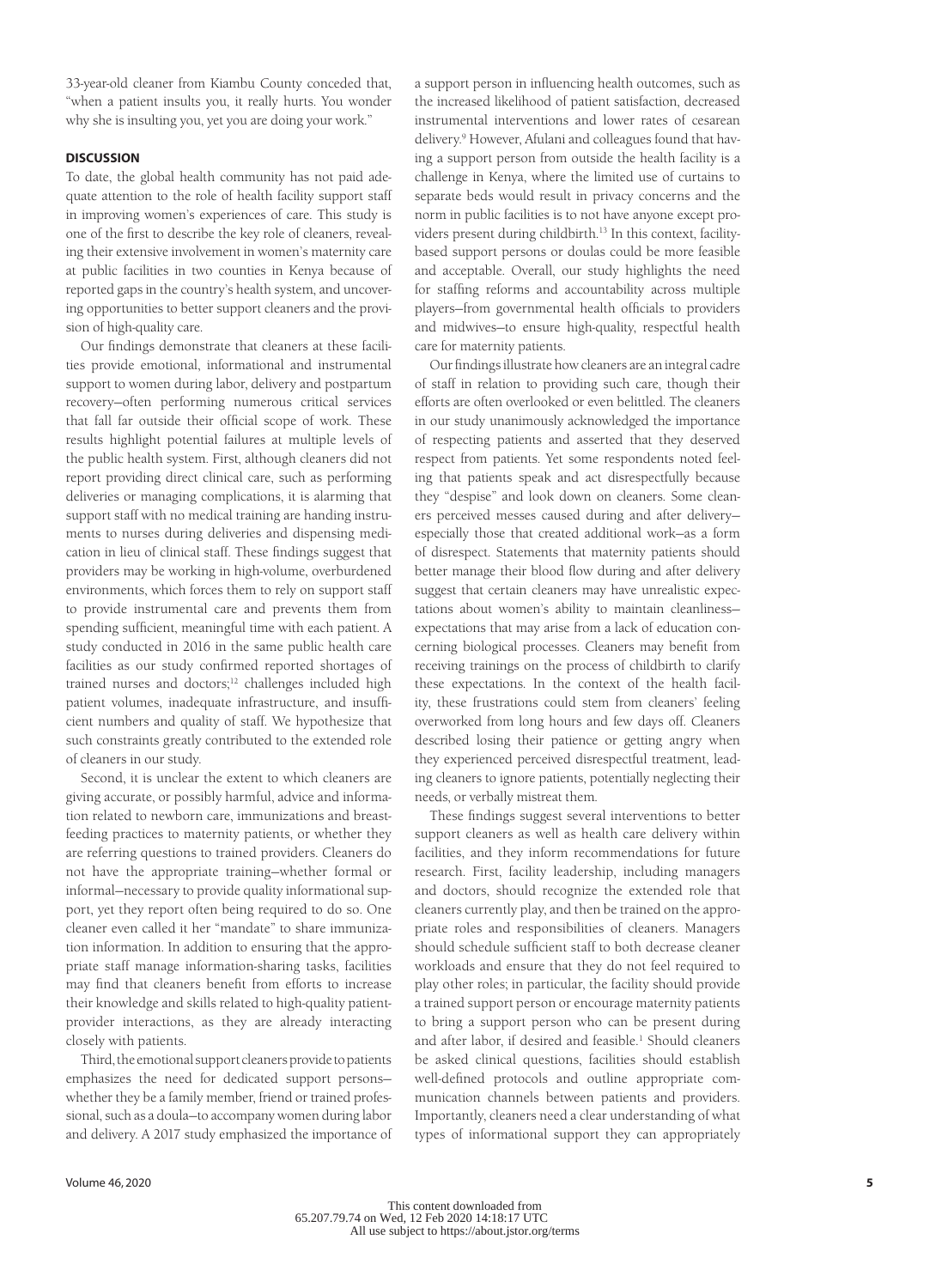provide and how, as well as the circumstances in which they should refer patients to clinicians.

Second, cleaners' interest in improving their interpersonal communication skills should be leveraged for more effective and respectful interactions with patients. A study from Bangladesh in 2015 that focused on maternal and neonatal health care quality reported that cleaners indicated that regular in-service training could be helpful to improve quality of care overall,<sup>14</sup> fortifying our study results. Given the high levels of mistreatment reported by maternity patients in low- and middle-income countries, including Kenya,<sup>15</sup> paired with results from this study indicating a gap in effective patient-provider interactions, we recommend implementing person-centered care training and training on patient's rights at all levels of care—for clinical providers, as well as for such support staff as cleaners, security personnel and cooks.

Finally, these findings support an agenda to promote collaboration between clinical providers, facility leadership and cleaners to ensure that cleaners feel supported in their positions. Cross-collaboration efforts that engage cleaners as important health workers may include involving cleaners in staff meetings, facility leadership acknowledging cleaners for their contributions to provision of quality care and offering mentorship programs that pair cleaners with other health workers for training on appropriate extended roles and interpersonal skills.

#### **Limitations**

This study has some limitations. First, these findings may not be generalizable to cleaners at health care facilities in other parts of Kenya or private health facilities overall; we purposively sampled these three health facilities based on multiple factors. Because the health facilities were selected to be part of an impending quality-improvement intervention, facility managers may have been more likely to prioritize quality of care; thus, staff—including cleaners—may have different views than those at other maternity facilities in Kenya. Second, despite attempts to limit social desirability bias by asking indirect questions on sensitive topics, such as patient abuse, this study may have been vulnerable to such bias and the potential desire of the cleaners to favorably portray the facility to the interviewer. Cleaners who did not indicate that they had witnessed disrespectful care or outright abuse, such as shouting at or slapping patients, may have withheld such information to protect themselves, their colleagues or the facility itself.

#### **Conclusions**

Cleaners play an important role in a woman's maternity experience in Kenyan public health facilities. In the absence of adequate qualified staff, cleaners provide a range of services for which they receive no training including emotional, informational and instrumental support—significantly extending their roles beyond their traditional job functions. Some of their perceptions about being disrespected by maternity patients

may derive from a lack of understanding about patient rights and experiences during labor and childbirth, as well as appropriate ways to provide respectful care. More research and attention are needed to determine how best to fill the human resource gaps in the country's health system, hold facility management accountable for adequate staffing and staff training, and appropriately train and support cleaners in the aim of improving the quality of maternal health care in Kenya and in other low- or middle-income countries.

#### **REFERENCES**

**1.** Chaturvedi S, De Costa A and Raven J, Does the Janani Suraksha Yojana cash transfer programme to promote facility births in India ensure skilled birth attendance? A qualitative study of intrapartum care in Madhya Pradesh, *Global Health Action*, 2015, 8(1):27427, http://dx.doi.org/10.3402/gha.v8.27427.

**2.** Gerein N, Green A and Pearson S, The implications of shortages of health professionals for maternal health in Sub-Saharan Africa, *Reproductive Health Matters*, 2006, 14(27):40–50, http://dx.doi. org/10.1016/S0968-8080(06)27225-2.

**3.** Berkman LF et al., From social integration to health: Durkheim in the new millennium, *Social Science & Medicine*, 2000, 51(6):843– 857, http://dx.doi.org/10.1016/S0277-9536(00)00065-4.

**4.** M'Rithaa DKM et al., The expected and actual communication of health care workers during the management of intrapartum: an interpretive multiple case study, *African Journal of Primary Health Care & Family Medicine*, 2015, 7(1):911, http://dx.doi.org/10.4102/ phcfm.v7i1.911.

**5.** Izugbara C, Ezeh A and Fotso J-C, The persistence and challenges of homebirths: perspectives of traditional birth attendants in urban Kenya, *Health Policy and Planning*, 2009, 24(1):36–45, http://dx.doi. org/10.1093/heapol/czn042.

**6.** Molina RL et al., Striving for respectful maternity care everywhere, *Maternal and Child Health Journal*, 2016, 20(9):1769–1773, http:// dx.doi.org/10.1007/s10995-016-2004-2.

**7.** Kruk ME et al., Disrespectful and abusive treatment during facility delivery in Tanzania: a facility and community survey, *Health Policy and Planning*, 2018, 33(1):e26–e33, http://dx.doi.org/10.1093/ heapol/czu079.

**8.** Sando D et al., The prevalence of disrespect and abuse during facility-based childbirth in urban Tanzania, *BMC Pregnancy and Childbirth*, 2016, 16:236, http://dx.doi.org/10.1186/ s12884-016-1019-4.

**9.** Bohren MA et al., Continuous support for women during childbirth, *Cochrane Database of Systematic Reviews*, 2017, 7:CD003766, http://dx.doi.org/10.1002/14651858.CD003766. pub6.

**10.** Ogu RN, Ntoimo LFC and Okonofua FE, Perceptions of women on workloads in health facilities and its effect on maternal health care: a multi-site qualitative study in Nigeria, *Midwifery*, 2017, 55:1–6, http://dx.doi.org/10.1016/j.midw.2017.08.008.

**11.** Krumpal I, Determinants of social desirability bias in sensitive surveys: a literature review, *Quality & Quantity*, 2013, 47(4):2025– 2047, http://dx.doi.org/10.1007/s11135-011-9640-9.

**12.** Sudhinaraset M et al., Providers and women's perspectives on person-centered maternity care: a mixed methods study in Kenya, *International Journal for Equity in Health*, 2019, 18:83, http://dx.doi. org/10.1186/s12939-019-0980-8.

**13.** Afulani PA et al., Development of a tool to measure personcentered maternity care in developing settings: validation in a rural and urban Kenyan population, *Reproductive Health*, 2017, 14:118, http://dx.doi.org/10.1186/s12978-017-0381-7.

**14.** Islam F et al., Perceptions of health care providers and patients on quality of care in maternal and neonatal health in fourteen Bangladesh government healthcare facilities: a mixed-method

International Perspectives on Sexual and Reproductive Health